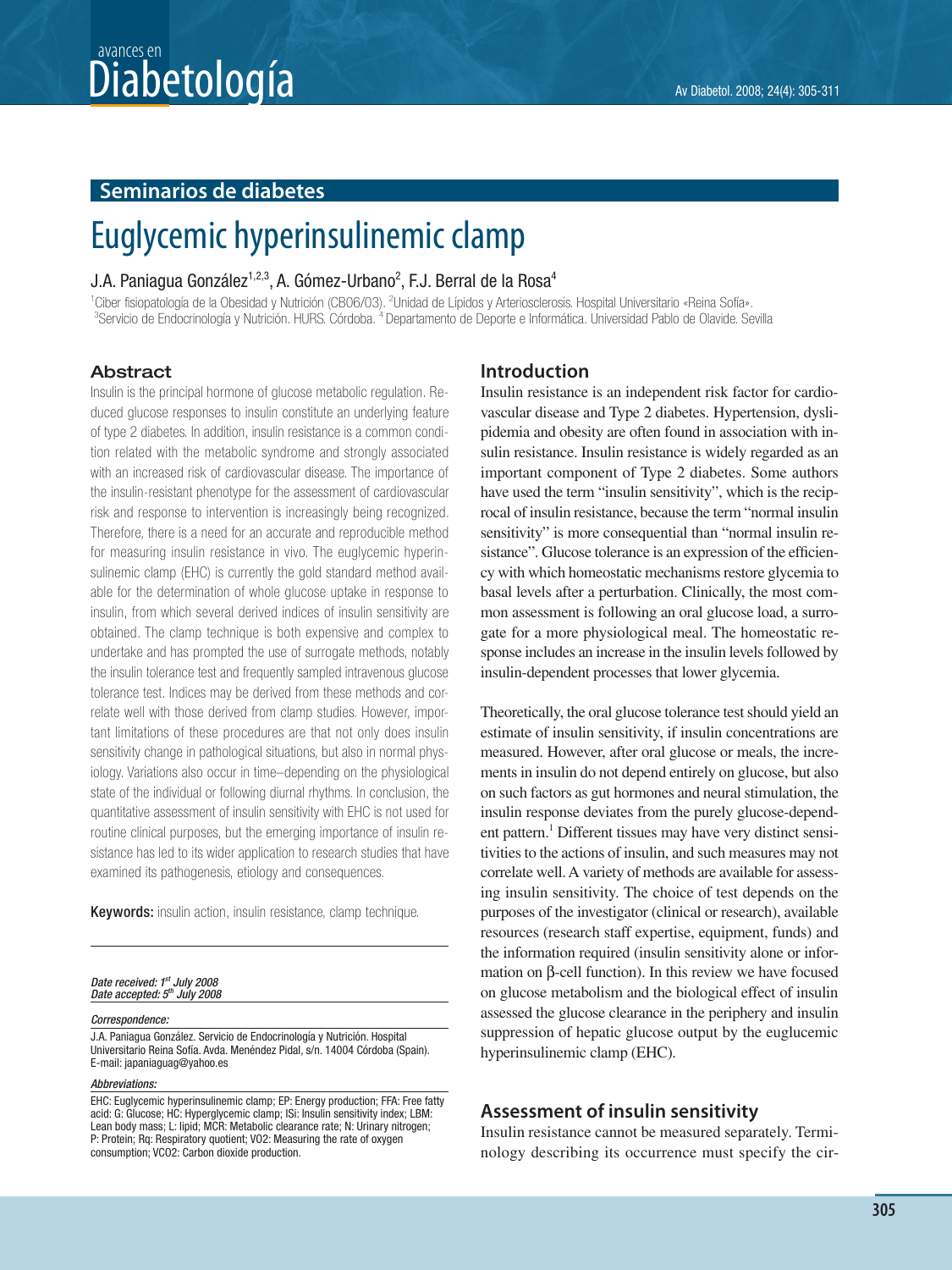cumstances under which it was assessed as well as the method. For example, basal insulin resistance following an overnight fast is not the same as stimulated insulin resistance.2 Insulin response *in vivo* will augment over short periods of time because receptor occupancy is a function of exposure as well as the prevailing insulin. But it may also decrease as a function of time because of the processes of down-regulation. In addition, if insulin resistance is assessed by examining metabolic clearance of glucose, then it should be aware that glucose clearance is a function of glucose concentration due to glucose-mediated glucose uptake. Finally, after exercise muscle glycogen stores are depleted and the capacity to clear glucose from the circulation increases (table 1). In consequence, subjects should undergo meticulous preparation in order to minimize acute insulin perturbations and to obtain meaningful results.

Smoking and alcohol consumption should be avoided for at least 24 h prior to the test. The former can lower insulin sensitivity and the latter impairs gluconeogenesis. Any activity that may elevate catecholamine concentrations should be avoided (i.e. caffeine consumption on the morning of the test and stress, discomfort and excessive noise during testing). Physical activity increases peripheral glucose disposal independently of insulin action and should be kept to a minimum on the morning of the test and during the test itself.

## **Dynamic function tests Euglycemic-hyperinsulinemic clamp**

There is general agreement that the glucose clamp technique, particularly the euglycemic clamp, is the best method available for the measurement of insulin action. The EHC has been referred to as the "gold standard" method for measuring insulin resistance under a wide variety of circumstances. It allows researchers to quantify β cell sensitivity to glucose and the sensitivity of body tissues (muscle, fat, and liver) to insulin. The clamp test was developed by Andres, Swerdloff, Pozefsky and Coleman in 1965, in response to perceived limitations of the prevailing tests, the oral glucose tolerance test and the rapid intravenous glucose tolerance test. By analogy with the voltage clamp method used in the neurosciences, this technique was further developed and widely studied by DeFronzo et al*.* <sup>3</sup> The EHC is rarely performed in clinical care, but its use is increasing mainly for medical research purposes, for example to assess the efficacy of new medications.

## **Procedures**

The EHC is performed in the morning following a 12-hr fasting period. Technically, there are three major requirements for successfully clamping plasma glucose level. First, the procedure for the clamp begins with the insertion of two intravenous lines. One is placed in an antecubital vein for glucose and insulin infusion; the other for frequent blood samples. The latter, if arterial catheterization is not feasible, must drain arterialized blood. This situation is commonly accomplished by retrograde cannulation of a wrist or hand vein while heating the hand at 60-70 °C. The reason for that is due the stimulated tissue glucose uptake by insulin and thereby the important increases in the arterio-venous difference in plasma glucose level, typically from 0.1-0.2 to 1.0-2.0 mmol/l. Thus, if one used venous glucose readings to adjust the exogenous glucose infusion rate, the corresponding arte-

| Table 1. Interpretation of quantitative estimates of insulin resistance |                                                                                                                         |                                                                                                                                |  |
|-------------------------------------------------------------------------|-------------------------------------------------------------------------------------------------------------------------|--------------------------------------------------------------------------------------------------------------------------------|--|
| <b>Descriptor</b>                                                       | Mechanism by which insulin resistance is affected                                                                       | <b>Effect on insulin resistance</b>                                                                                            |  |
| Fasting or<br>stimulated                                                | Following stimulation, insulin response augments with time.<br>Basal and stimulated insulin resistance are not the same | Estimates of stimulated insulin resistance may be<br>lower than estimates of basal insulin resistance                          |  |
| Hyperglycemia                                                           | Increased glucose-mediated glucose uptake.<br>Increased $\beta$ -cell stimulation                                       | Estimates of insulin resistance derived from a<br>hyperglycemic clamp may be lower than estimates<br>obtained at normoglycemia |  |
| Exercise exposure                                                       | Increased glucose-mediated glucose disposal.<br>Increase insulin-mediated glucose uptake                                | Insulin resistance is decreased following exercise                                                                             |  |
| Time of day                                                             | Increased cortisol and FFA levels at 8-9 a.m. leading to increased HGO                                                  | Insulin resistance is increased in the morning                                                                                 |  |
| <b>Stress</b>                                                           | Increased adrenaline and cortisol levels leading to increased HGO                                                       | Insulin resistance is increased by stress                                                                                      |  |
| FFA: free fatty acids; HGO: hepatic glucose output.                     |                                                                                                                         |                                                                                                                                |  |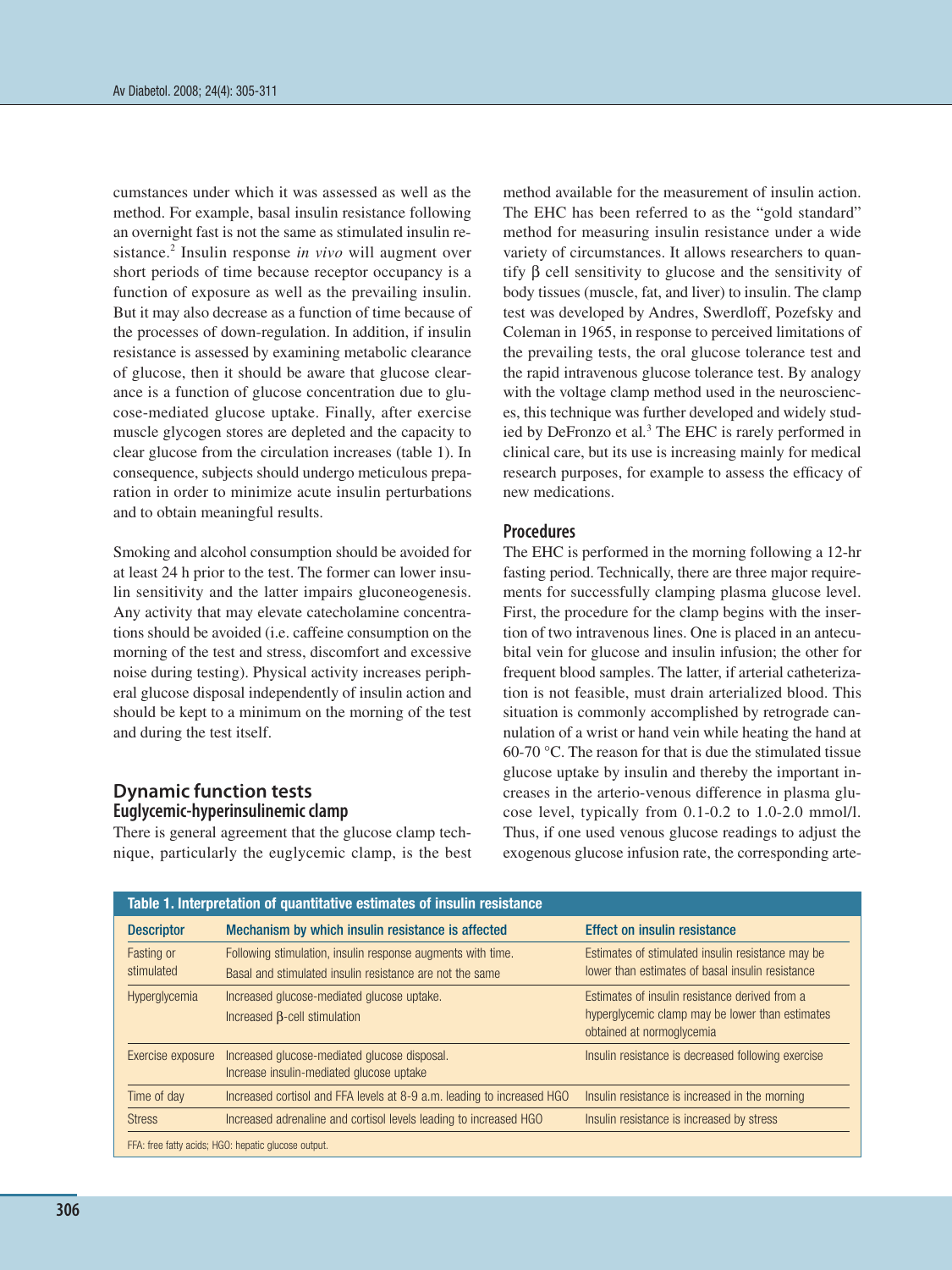Glucose clamp technique. J.A. Paniagua González

rial glucose levels would rise as insulinization proceeds. Exogenous glucose would be overinfused, the clamp would be variably hyperglycemic rather than euglycemic and insulin sensitivity would consequently be overestimated by an unpredictable amount.

Second, well calibrated pumps must be used for the infusion of glucose and insulin in order to achieve the desired hyperinsulinemic plateau and to calculate glucose infusion rates accurately. The goal of the insulin infusion is to raise the plasma insulin concentration to a plateau approximately of  $100 \mu U/ml$  of insulin over basal insulin levels to approximate usual postprandial levels and to maintain it at that plateau for a period of 2 to 4 hr. For purposes of comparison, clamp data must be standardized. First, the insulin infusion should be administered per unit of body surface area to avoid over insulinization of obese individuals (BMI > 30 kg/m<sup>-2</sup>). Thus, 6-12 pmol  $\times$  min  $\times$  kg<sup>-1</sup> (~1-2 mU  $\times$  min<sup>-1</sup>  $\times$  kg<sup>-1</sup>) insulin (i.e. the most common clamp dose), should rather be calculated as 0.24 nmol  $\times$  min<sup>-1</sup>  $\times$  m<sup>-2</sup> (40-80 mU  $\times$  min<sup>-1</sup>  $\times$  m<sup>-2</sup>) for general application.4 The insulin infusate is prepared with regular insulin in isotonic saline, to which 2 ml of the subject's blood or 5 cc of 25% albumin is added to prevent the absorption of the insulin by the plastic IV bag. DeFronzo, Tobin, and Andres<sup>3</sup> (1979) noted that "the priming infusion (of insulin) can be adjusted upward or downward on a proportional basis to achieve any desired level of plasma insulin concentration". The objective is to raise insulin to a level that will suppress hepatic glucose production. By doing this, insulin action is measured *in vivo* under comparable conditions of stimulus (the plasma insulin concentration) and substrate (the plasma glucose concentration).

Third, concentrations of glucose in the arterialized blood samples must be measured on line (i.e. within 2-3 min) in order to make the necessary adjustments to the exogenous glucose infusion rate. For this, to maintain this plateau and to keep the individual euglycemic, variable amounts of 20% dextrose must be infused.3 Insulin dosage is at a fixed level and the amount of dextrose infused will depend on the subject's insulin sensitivity. On the other hand, maintaining plasma glucose concentrations at approximately  $95 \pm 2$  mg/dl (euglycemia) requires frequent blood sampling (every 3-5 min) for plasma glucose concentrations, which are measured with a precise glucose analyzer. The glucose analyser device must be frequently calibrated, both before and during the clamp

| Table 2. Formula for glucose infusion<br>for the euglycemic clamp                                                                                                                       |
|-----------------------------------------------------------------------------------------------------------------------------------------------------------------------------------------|
| Initially, begun at 4 min after the initiation of the insulin infusion at<br>$2,0$ mg/(kg min), then:                                                                                   |
| $\text{Si} \equiv \stackrel{(\text{Gd-Gi}) \times 10 \times (0.19 \times \text{body wt in kg})}{=} \times \text{PF} + \text{[(SMi-2) \times Gb/Gi) \times FMi-1)]}$<br>Ginf $\times$ 15 |
| where $Si$ = the glucose concentration at any specified point of time i<br>$Gd =$ the desired glucose concentration                                                                     |
| $Gi =$ the glucose concentration at any specified point of time i<br>$Gint$ = the glucose infusate concentration in mg per ml                                                           |
| $PF = an$ infusion pump factor<br>SMi = the setting for the metabolic component of the infusion rate                                                                                    |
| $Gb =$ the basal glucose concentration                                                                                                                                                  |
| (measured) plasma glucose level from the goal glucose level<br>Note: The Ginf $\times$ 15                                                                                               |
| $FMi = a$ correction factor that compensates for the deviation<br>of the actual                                                                                                         |
| FMi-1 for the initial (10 min) plasma glucose concentration is assumed<br>to be 1,00; after that time the computed FMi-1 is used. $3$                                                   |
|                                                                                                                                                                                         |

study, against a well-preserved standard. When a steady state is attained, the exogenous glucose infusion rate equals the amount of glucose disposed of by all the tissues in the body and thus provides a quantitation of overall insulin sensitivity. The desired plasma glucose level should be attained within 60-90 min. There are a number of ways to control the glucose infusion rate during a clamp study. The most popular and simplest way is manual infusion adjustments based on operator experience. Generally, the rate and amount of glucose infused is determined by trial and error by the principal investigator. Alternatively, a mathematical algorithm can be used. To use this method, after the first 20 min of the test, glucose measurements are obtained at 5-min intervals; the rate of glucose infusion is adjusted according to the formula noted in table 2.

Irrespective of the method used to determine rates of glucose infusion, the results of the test are then analyzed by computing *M* values for each 20-min interval of the test. A value of *M* reflects the amount of glucose metabolized<sup>3</sup> and is reported in values of kg  $\times$  min. *M*, is calculated using the following formula:

 $M = INF - UC - SC$ ,

where INF is the glucose infusion rate, UC is equal to the amount of glucose lost in the urine, and SC is a glu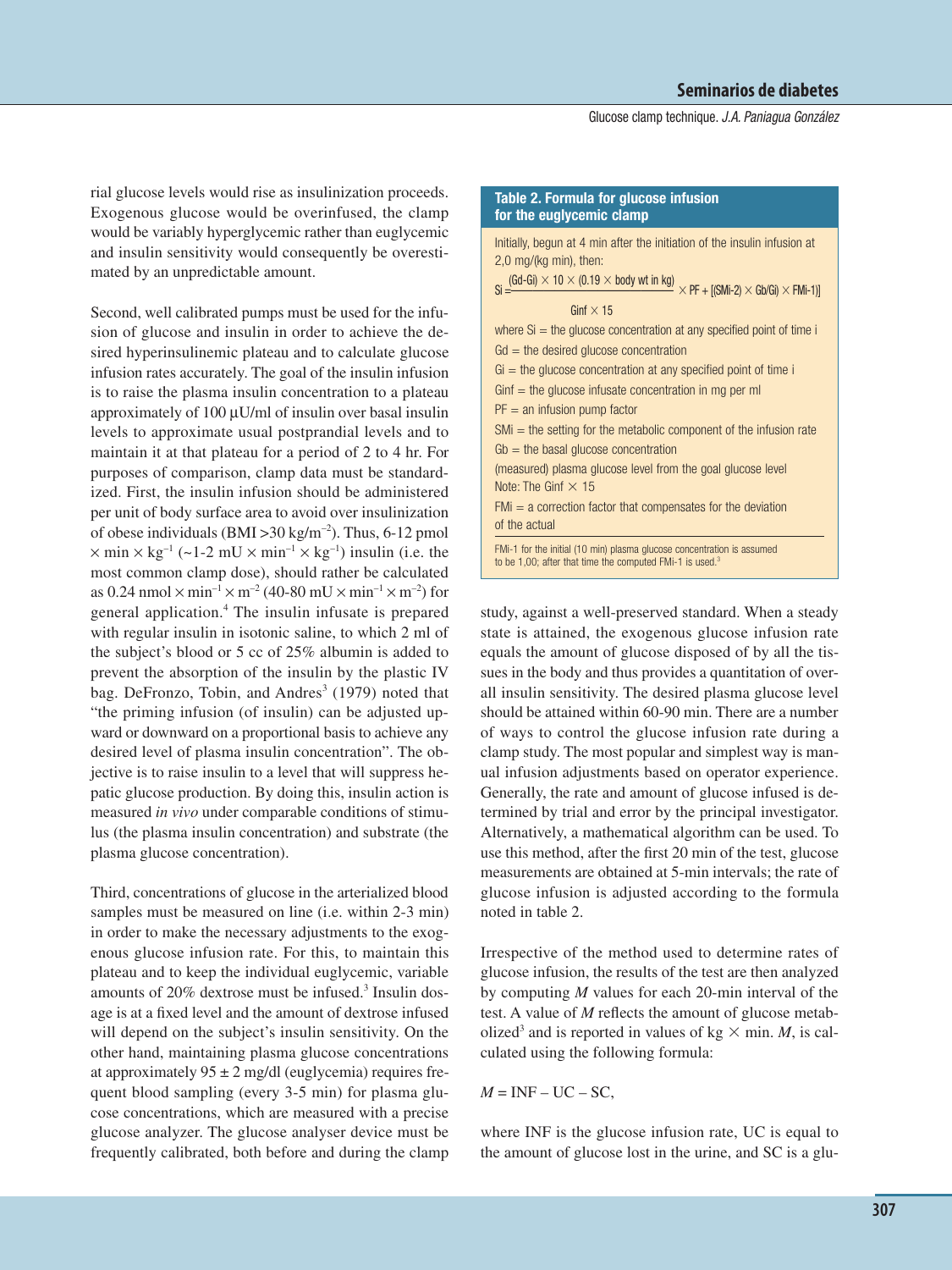cose distribution space correction. To determine insulin sensitivity, an M/I ratio is calculated. I is the plasma insulin response, and an M/I ratio is a "measure of the quantity of glucose metabolized per unit of insulin concentration and is thus a reasonable index of tissue sensitivity to insulin".

Therefore, insulin sensitivity will be measured as an insulin sensitivity index (ISi), calculated by dividing the average glucose infusion rate (referred to whole body or to lean body mass and expressed in nanomoles per minute) by the average plasma insulin concentration (picomoles per liter) at 140, 160, and 180 min of the EHC. The kinetics of peripheral insulin metabolism could be evaluated by measurement of metabolic clearance rate (MCR) of exogenously administered insulin during the EHC

 $MCR$  (ml  $\times$  m<sup>-2</sup>  $\times$  min<sup>-1</sup>) = IIR ( $\mu$ UI  $\times$  m<sup>-2</sup>  $\times$  min<sup>-1</sup>)/[ICs -ICe  $(\mu U/ml)$ ], where IIR= insulin infusion rate during the EHC;  $ICs$  = steady state of mean insulin concentration during the EHC  $(140, 160,$  and  $180$  min); ICe= endogenous steady-state insulin concentration assessed from the mean of two fasting insulin concentration per (steady-state C-peptide levels during the EHC/mean of two fasting C-peptide levels).<sup>5</sup>

Even though in strict terms the glucose infusion rate never reaches a steady state. Its average value during the final 40 min of a 3 h study is a satisfactory insulin-sensitivity index for ordinary purposes. It must be noted that the exogenous glucose infusion rate equals whole-body glucose disposal only when endogenous glucose output is nil. Otherwise, total glucose disposal is the sum of endogenous and exogenous glucose entry. After insulin administration, endogenous glucose release is effectively suppressed (figure 1), so that, after 30-50 min, essentially all the glucose metabolized is of exogenous origin. Inhibition of endogenous glucose output is insulin-dependent. Finally, blood samples for glucose, insulin, C-peptide, plasma lactate, and serum free fatty acid (FFA) will be collected at fasting (–5) and 120, 140, 160, and 180 min. The average value for the period from 140 to 180 will be used to calculate the rates of whole-body glucose uptake.

In summary, if an individual is relatively insulin sensitive, larger amounts of glucose will need to be infused (≈6-12 mg/kg/min) for a given amount of insulin to keep



Figure 1. Exogenous glucose infusion and endogenous output during a standard euglycemic-hyperinsulinemic clamp. It must be noted that exogenous glucose infusion rate equals whole-body glucose disposal only when endogenous glucose output is nil; otherwise, total glucose disposal is the sum of endogenous and exogenous glucose entry. When the hyperinsulinemic clamp is established at high doses (80 mU  $\times$  min<sup>-1</sup>  $\times$  m<sup>-2</sup>), the hepatic glucose production is suppressed within about 40 min of starting the insulin infusion.

the individual's blood glucose in a euglycemic range. If an individual is relatively insulin resistant, smaller amounts of glucose will need to be infused for a given amount of insulin to achieve euglycemia (≈1-5 mg/kg/min).

#### **Limitations/variations**

The problems of clamp techniques include their artificiality, the supra-physiological plasma levels of insulin achieved, the limitations of clamp stability, the difficulty of repeated studies, and the relatively high coefficient of variation of the outcome measures. Overall, the original EHC and its variations offer exquisite precision for the parameters that it measures. In addition, the clamp tests are all labor intensive, technically difficult to perform, and expensive. A researcher needs to gain experience by working with someone proficient in administering clamp tests before attempting to use this method. Another limitation of the EHC is that insulin sensitivity is measured only under a steady-state condition, and therefore, the test does not realistically portray dynamic conditions such as those occurring after normal meals.

#### **Anthropometry and body composition**

Stature and weight were measured twice and the mean of the paired values was computed. Stature will be measured to 0.1 cm on a stadiometer and weight will be measured to 0.1 kg on a balance scale. Bioelectrical impedance will be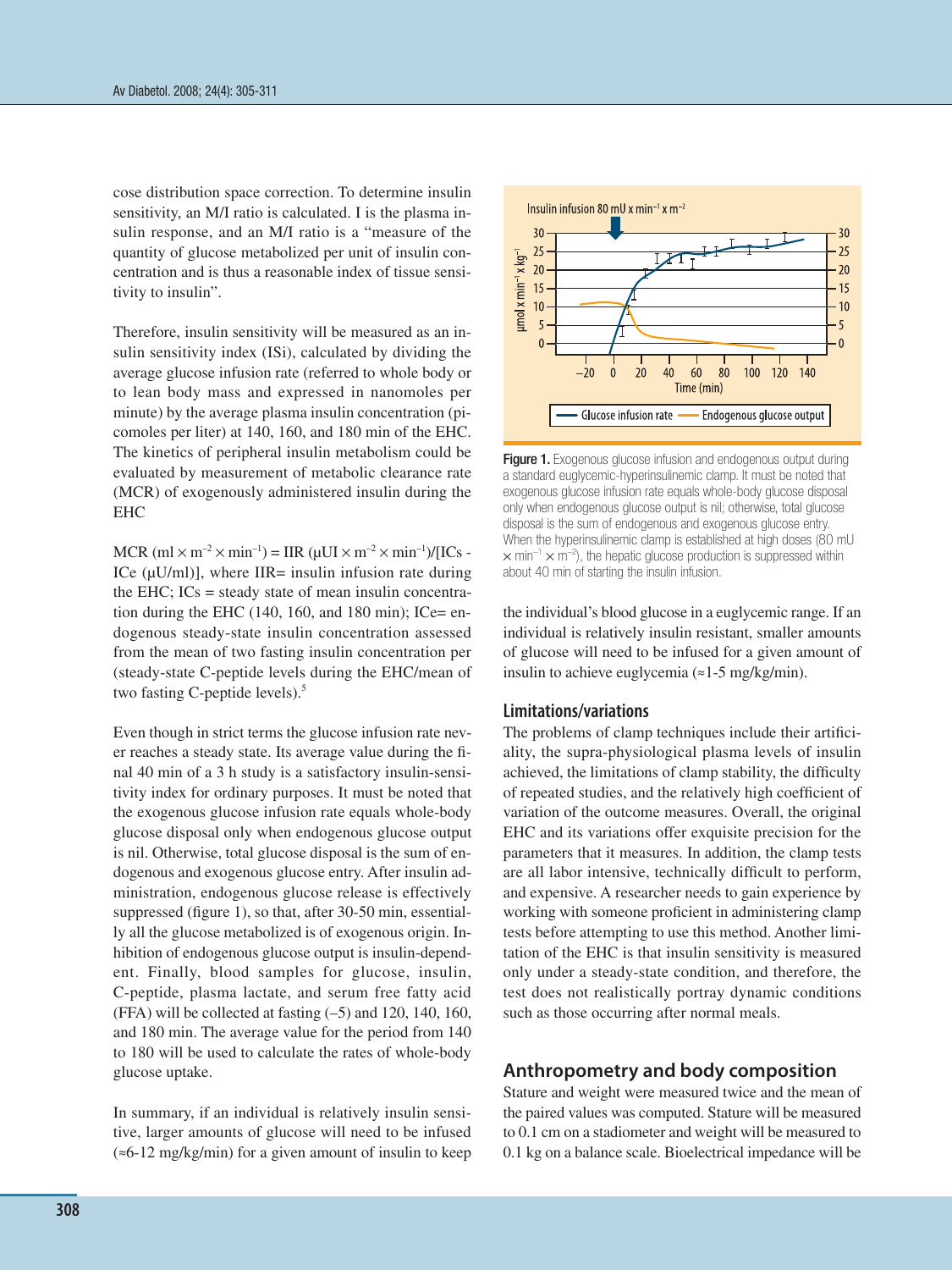#### Glucose clamp technique. J.A. Paniagua González



**Figure 2.** Indirect calorimetry coupled during the steady-state of the euglycemic hyperinsulinemic clamp. The substrate disappearance and energy production rate should be evaluated in fasting and steady-state during euglycemic clamp. Nonoxidative glucose metabolism will be determined by subtracting the glucose disappearance (oxidation) rate, measured by indirect calorimetry, from the whole insulin-mediated glucose intake during the EHC4

measured with a multi-frequency bioelectrical impedance analyzer on the second day of the experiment in fasting state with empty bladders. This method exploits the difference in the electrical conductivity of fat vs. fat-free tissue to estimate lean body mass (LBM). Body fat mass will be determined by subtracting LBM from body weight.<sup>6</sup>

## **Indirect calorimetry**

The energy production (EP) and respiratory quotient (Rq) should be measured by continuous indirect calorimetry using a computerized, ßow-through canopy gas analyzer system. The system will be calibrated with standard gas mixtures and calibration verified at intervals throughout the collection periods. These systems have a precision of less than 1% measuring the rate of oxygen consumption  $(VO<sub>2</sub>)$  or carbon dioxide production  $(VCO<sub>2</sub>)$ . Energy expenditure will be measured after an equilibration period of 10 min. The gas-exchange rate will be recorded for 30 min in the fasting state and during the last 30 min of the euglycemic clamp, between 150 and 180 min (figure 2). From knowledge of the  $VO<sub>2</sub>$ and  $VCO<sub>2</sub> (L/min)$  and the urinary nitrogen (N, g/min), glucose (G), lipid (L), and protein (P) disappearance rates (g/min) can be calculated according to calorimetric formulas.7 The protein oxidation rate was estimated from urinary nitrogen excretion (1 g nitrogen= 6.25 g protein) in 12 h urine collections from the over night previous to

| Table 3. The equations used in the indirect calorimetry<br>calculations are listed below                                                                                                                                                                                                                                                     |  |  |
|----------------------------------------------------------------------------------------------------------------------------------------------------------------------------------------------------------------------------------------------------------------------------------------------------------------------------------------------|--|--|
| 1. Glucose oxidation (g·kg <sup>-1</sup> ·d <sup>-1</sup> ) = [(4.55 $\times$ $\sqrt{C_0}$ ) – (3.21 $\times$<br>$\dot{V}$ O <sub>2</sub> ) – (2.87 $\times$ urinary N)                                                                                                                                                                      |  |  |
| 2. Fat oxidation (g·kg <sup>-1</sup> ·d <sup>-1</sup> ) = [(1.67 $\times$ $\mathring{V}O_2$ ) – (1.67 $\times$ $\mathring{V}CO_2$ ) –<br>$(1.92 \times$ urinary N)<br>Where $\sqrt{C}O_2$ and $\sqrt{C}O_2$ are in L $\cdot$ kg <sup>-1</sup> $\cdot$ d <sup>-1</sup> and urinary N is in g $\cdot$ kg <sup>-1</sup> $\cdot$ d <sup>-1</sup> |  |  |
| 3. Protein oxidation (g·kg <sup>-1</sup> ·d <sup>-1</sup> ) = urinary N $\times$ 6.25                                                                                                                                                                                                                                                        |  |  |
| Where urinary N is equal to nitrogen excretion in $q \cdot kq^{-1} \cdot d^{-1}$ and 6.25 is<br>the conversion factor for converting nitrogen to protein.                                                                                                                                                                                    |  |  |

study. In general, the equations are nearly exact for the calculation of net lipid, glucose, and protein oxidation rates and for the calculation of net lipid synthesis from glucose.These equations must be interpreted differently whenever net lipogenesis from carbohydrate is known to occur.

When non-protein respiratory quotients are  $>1.0$ , ie, when net lipogenesis is thought to occur, fat oxidation is a negative value and thus, measured carbohydrate oxidation and true carbohydrate oxidation differ by the glucose equivalent of the fat synthesized. Under these conditions, true carbohydrate oxidation is less than measured carbohydrate oxidation. It is also known that lipogenesis can occur in some tissues at a non-protein RQ of <1.0. Thus, the calculated carbohydrate oxidation rate represents the true carbohydrate oxidation rate, the amount of glucose converted to fat during lipogenesis, and an unknown but negligible contribution from gluconeogene $sis<sup>8</sup>$  (table 3).

## **Hyperglycemic clamp**

The hyperglycemic clamp (HC) is a technique used primarily to measure β-cell secretory function, but some groups have also used it to estimate insulin resistance. Glucose is infused intravenously at a variable rate to achieve and maintain a predetermined plasma glucose concentration (e.g. 12 mmol/l [216 mg/dl]). Blood or plasma glucose concentration is measured every few minutes so that the rate of infusion of glucose may be adjusted on a moment to moment basis to establish a steady concentration or 'clamp'. An estimate of insulin resistance is obtained from the plasma samples towards the end of the clamp which are assayed for insulin: the relationship between insulin and glucose is sigmoidal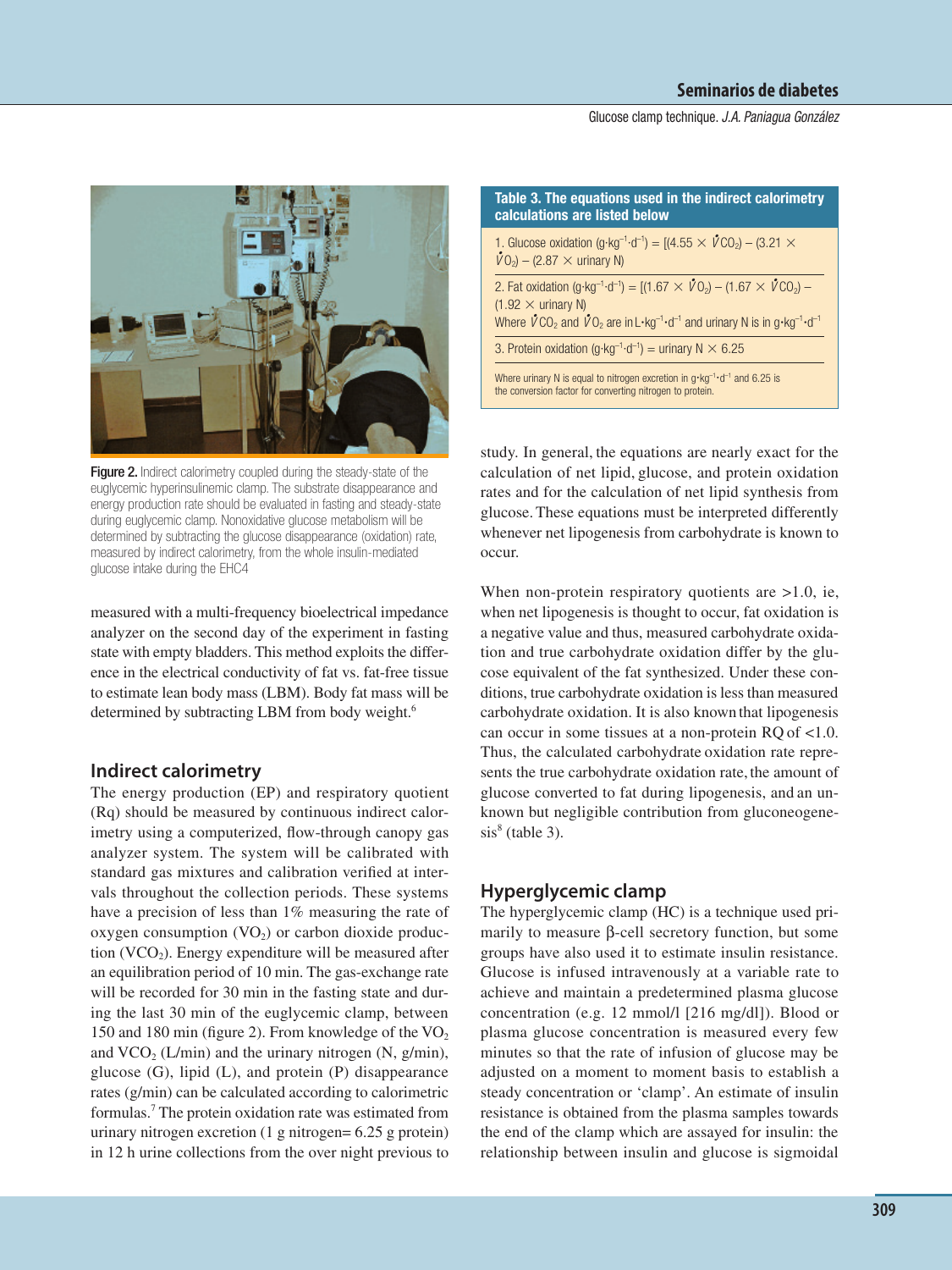

Figure 3. Hyperglycemic Clamp study. Serum glucose concentration (top) and plasma insulin responses (bottom) during OGTT (left) and Hyperglycemic Clamp study (right). Several indices could be obtained from HC studies as the amounts of glucose perfusion necessary to maintenance the prefixed glucose levels. The incremental insulin and c-Peptide area under the curve during the hyperglycemic clamp, and the plasma C-peptide/ plasma insulin ratio will be considered to be the index of hepatic insulin extraction in the fasting state and during the HC. Finally, could be obtained and insulin sensitivity index, calculated by dividing the average glucose infusion rate by the average plasma insulin concentration<sup>4</sup>

 $(figure 3)$  and is approaching maximal in this situation. in Insulin sensitivity is obtained by dividing the required glucose infusion for the maintenance of a prefixed hyperglycemia by the mean insulin concentration over the last 20-30 min of the test.<sup>4</sup> Plasma C-peptide/plasma inlast 20-30 min of the test.<sup>4</sup> Plasma C-peptide/plasma in-<br>sulin ratio could be considered to be the index of hepatic<br>insulin extraction in the fasting state and during the HC insulin extraction in the fasting state and during the HC (mean values at 150, 165, and 180 min). 6

The hyperglycemic clamp offers the advantage of allowing the assessment of insulin resistance and  $β$ -cell function from a single test. The problem with hyperglycemic clamps is that prevailing glucose is higher than that found in normal physiology. Thus the glucose infusion is an integrated measure of the insulin-mediated glucose disposal, glucose-mediated glucose disposal and, sometimes, renal glycosuria. Euglycemic clamps aim to minimize the latter two aspects, although there is a good correlation between the two methods. ne<br>g t<br>an<br>un e a  $\frac{P^3}{P^2}$ 

## **Conclusions**

Reduced glucose responses to insulin constitute an underlying feature of type 2 diabetes. In addition, the importance of the insulin-resistant phenotype for the assessment of cardiovascular risk and response to intervention is increasingly being recognized. Insulin resistance cannot be measured separately, and terminology describing its occurrence must specify the circumstances under which it was assessed as well as the method. 16  $\frac{1}{\sqrt{2}}$ 

The euglycemic hyperinsulinemic clamp (EHC) is cur-<br>rently the gold standard method available for the dater rently the gold standard method available for the determination of whole glucose uptake in response to insulin, 6 from which several derived indices of insulin sensitivity are obtained. A standard  $(6 \text{ mU} \times \text{min}^{-1} \times \text{kg}^{-1} \text{ insulin})$ version will shut off endogenous glucose release in the great majority of subjects, thus yielding a direct, clean and fully "usable" estimate of peripheral insulin sensiand fully "usable" estimate of peripheral insulin sensitivity. The clamp is also the technique of choice to be combined with other experimental methods in more specific studies. Therefore, this technique is frequently used in combination with indirect calorimetry to evaluate net lipid, glucose, and protein oxidation rates, and with bioelectrical impedance to limit at lean body mass the glucose uptake. Finally, in physiological and pathophysiological investigations aimed at improving the understanding of insulin biology, with the used of tracers it might not be long before a clinically usable test to investigate the complete kinetics of insulin action *in vivo* simultaneously with the dynamics of insulin release. ıli<br>!<br>le  $5e<sub>1</sub>$  $\mathbf{u}$